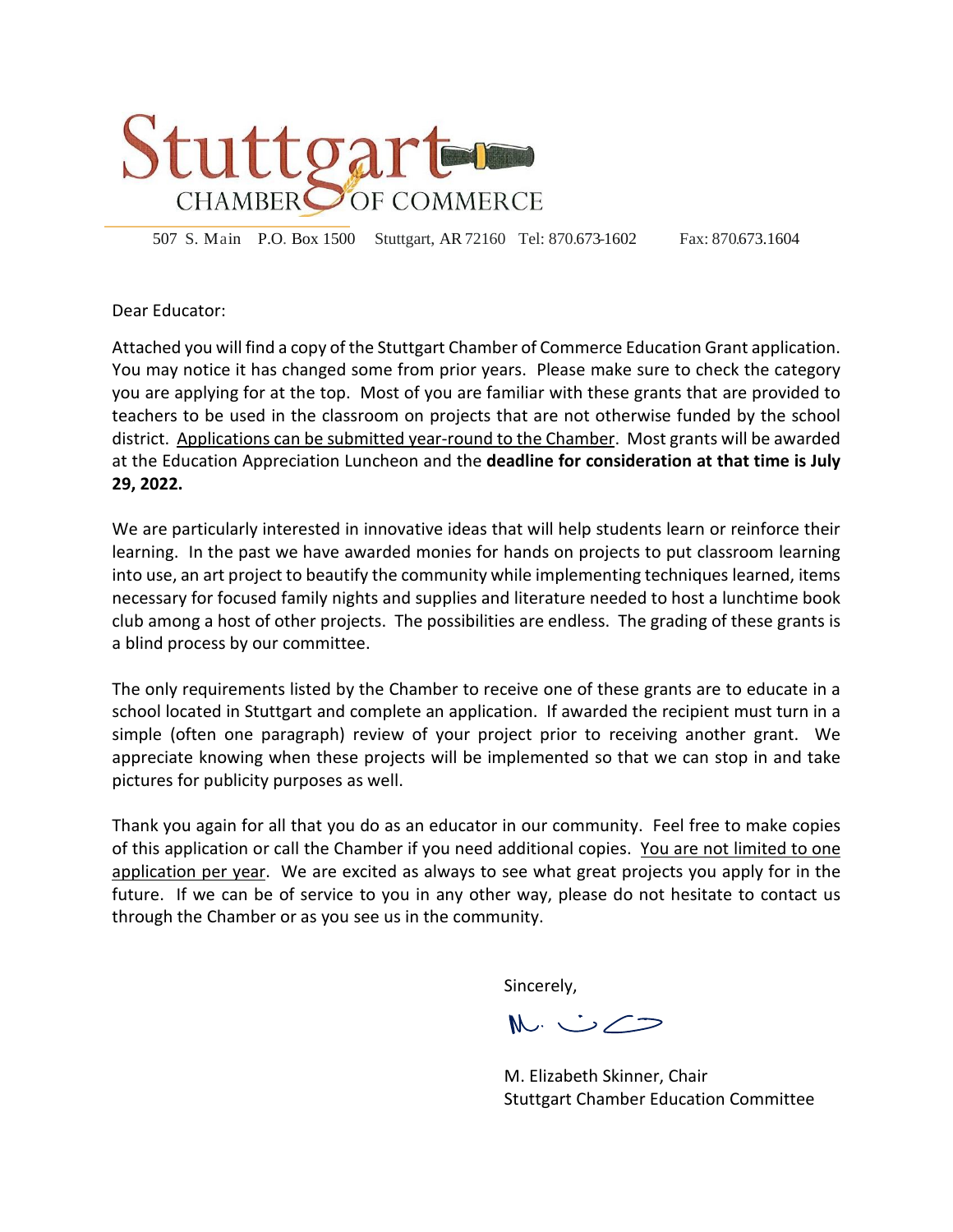## Stuttgart Chamber Foundation, Inc. Grants for Education and Teachers G.R.E.A.T. Program Grant Application Cover Page

Principal Certification

I certify that this project may be implemented as described and that funds for this project are not available through the regular school budget or Federal or State grant programs.

Principal Signature

\_\_\_\_\_\_\_\_\_\_\_\_\_\_\_\_\_\_\_\_\_\_\_\_\_\_\_\_\_\_

\_\_\_\_\_\_\_\_\_\_\_\_\_\_\_\_\_\_\_\_\_\_\_\_\_\_\_\_\_\_

Applicant Certification

I understand that by submitting this application I am applying for grant funds to be awarded to me for use at my place of employment for the purpose stated in this application. I agree that any items purchased through this grant become the property of my employer should I ever leave my current position. I certify that I will implement this project as described herein and that I will submit all receipts and a project summary upon completion of this project.

Applicant Signature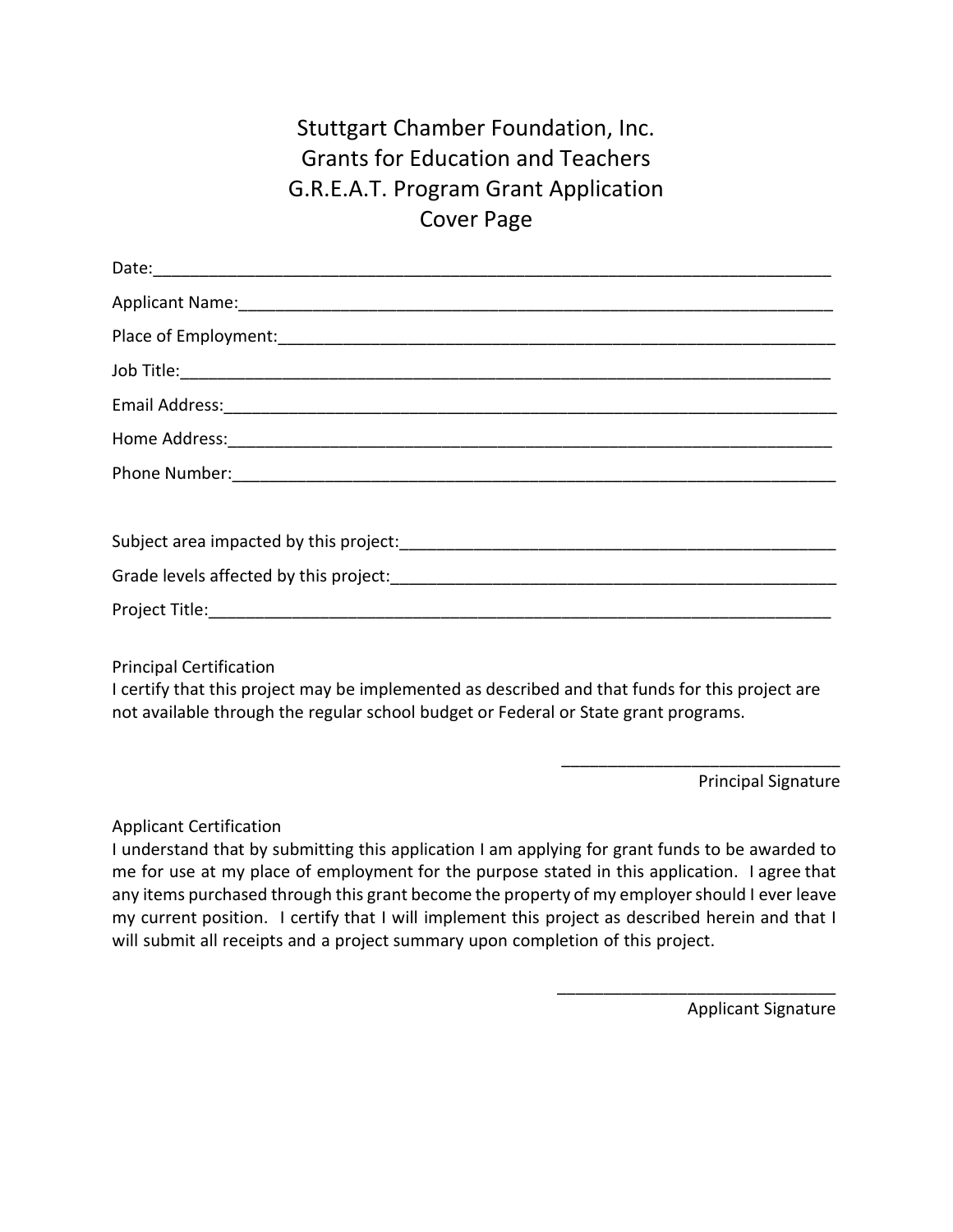## Stuttgart Chamber Foundation, Inc. Grants for Education and Teachers Grant Application

## **DO NOT include any information which would identify applicant or school.**

Grant Applying For (check one)

\_\_\_\_\_ G.R.E.A.T. Grant sponsored by Stuttgart Chamber of Commerce & Stuttgart Education Foundation (up to \$500)

Technology Grant sponsored by Entergy (up to \$500)

**\_\_\_\_\_ STEM Grant sponsored by Stuttgart Chamber of Commerce, Stuttgart Education** Foundation & Lennox Industries (up to \$1000)

Project Title: which is a set of the set of the set of the set of the set of the set of the set of the set of the set of the set of the set of the set of the set of the set of the set of the set of the set of the set of th

Subject Area(s):\_\_\_\_\_\_\_\_\_\_\_\_\_\_\_\_\_\_\_\_\_\_\_\_\_\_\_\_\_\_ Grade Level(s):\_\_\_\_\_\_\_\_\_\_\_\_\_\_\_\_\_\_\_\_\_\_

Please print or type. If more space is needed add additional pages, do not write on back of page. DO NOT include any information which would identify applicant or school.

1) Provide a summary of your project proposal. Include objectives, materials and methods.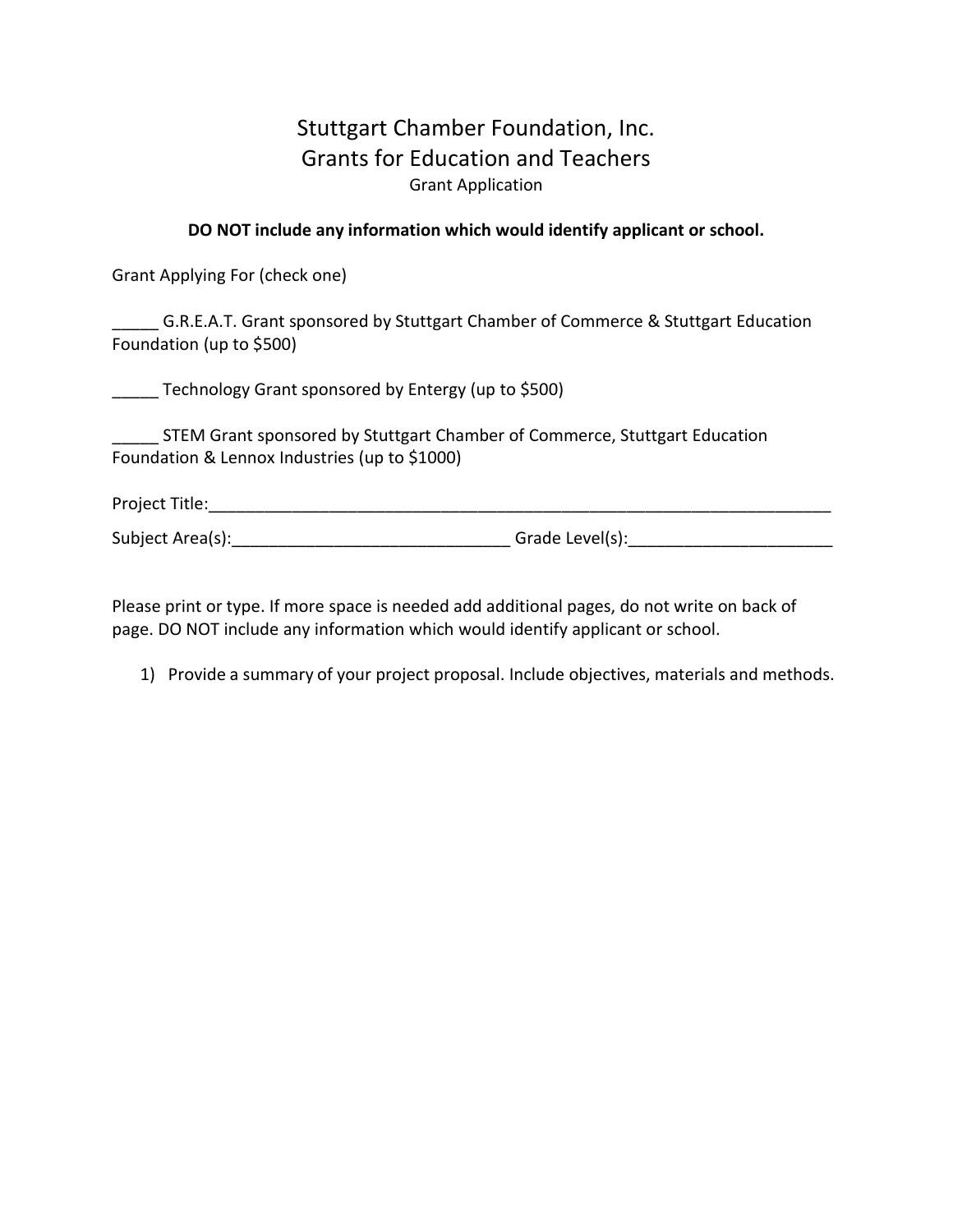2) How is this project innovative and/or how does it differ from other projects you are already implementing?

3) Who will be affected by this project both directly and indirectly? (Consider long and short term impact on individuals, school and community. Address who will be involved in this project.)